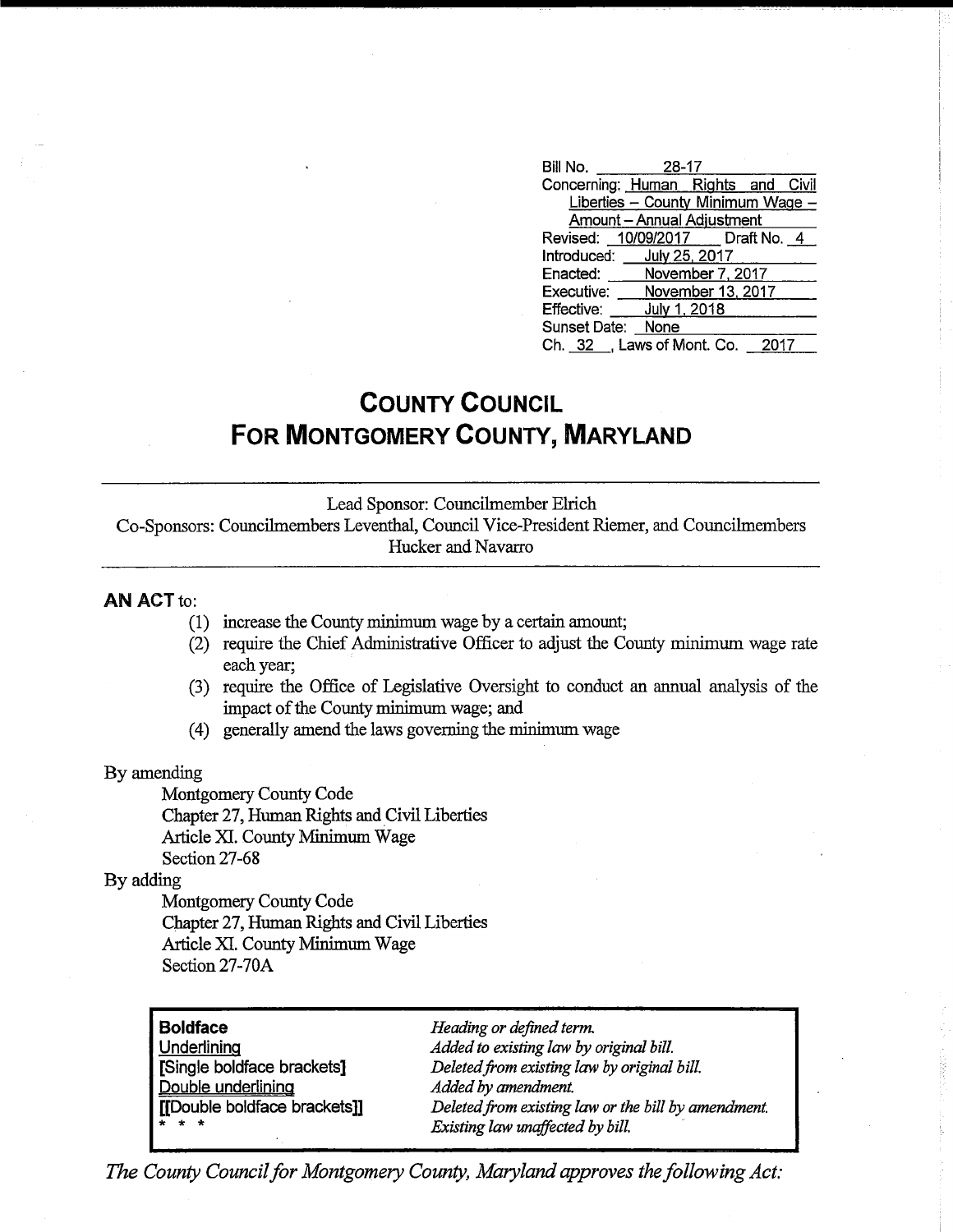| 1              |            | Sec. 1. Section 27-68 is amended and Section 27-70A is added as                        |  |  |  |  |
|----------------|------------|----------------------------------------------------------------------------------------|--|--|--|--|
| $\overline{2}$ | follows:   |                                                                                        |  |  |  |  |
| 3              | $27 - 68.$ | Minimum Wage Required.                                                                 |  |  |  |  |
| 4              | (a)        | <i>County minimum wage.</i> Except as provided in [[Subsection (b)]]                   |  |  |  |  |
| 5              |            | subsections (c) and (d), an employer must pay wages to each employee                   |  |  |  |  |
| 6              |            | for work performed in the County at least the greater of:                              |  |  |  |  |
| 7              |            | the minimum wage required for that employee under the Federal<br>(1)                   |  |  |  |  |
| 8              |            | Act;                                                                                   |  |  |  |  |
| 9              |            | the minimum wage required for that employee under the State<br>(2)                     |  |  |  |  |
| 10             |            | Act; or                                                                                |  |  |  |  |
| 11             |            | $\lceil $11.50 \rceil \rceil $15.00$ per hour plus any annual adjustments under<br>(3) |  |  |  |  |
| 12             |            | subsection (b).                                                                        |  |  |  |  |
| 13             | (b)        | <u>Annual adjustment. The Chief Administrative Officer must adjust the</u>             |  |  |  |  |
| 14             |            | minimum wage rate required under Subsection $(a)(3)$ , effective July 1,               |  |  |  |  |
| 15             |            | $[2023]$ $[2025]$ $2022$ , and July 1 of each subsequent year, by the                  |  |  |  |  |
| 16             |            | <u>annual average increase, if any, in the Consumer Price Index for Urban</u>          |  |  |  |  |
| 17             |            | Wage Earners and Clerical Workers[[, CPI-W]]<br>$(CPI-W)$ for                          |  |  |  |  |
| 18             |            | <u>Washington-Baltimore, or a successor index, for the previous calendar</u>           |  |  |  |  |
| 19             |            | <u>year. The Chief Administrative Officer must calculate the adjustment to</u>         |  |  |  |  |
| 20             |            | the nearest multiple of five cents, and must publish the amount of this                |  |  |  |  |
| 21             |            | <u>adjustment not later than March 1 of each year.</u>                                 |  |  |  |  |
| 22             | $\circ$    | <i>Exclusions.</i> The County minimum wage does not apply to an employee               |  |  |  |  |
| 23             |            | who:                                                                                   |  |  |  |  |
| 24             |            | (1)<br>is exempt from the minimum wage requirements of the State or                    |  |  |  |  |
| 25             |            | Federal Act; or                                                                        |  |  |  |  |
| 26             |            | is under the age of 19 years and is employed no more than 20<br>(2)                    |  |  |  |  |
| 27             |            | hours per week[[; or                                                                   |  |  |  |  |

- 2-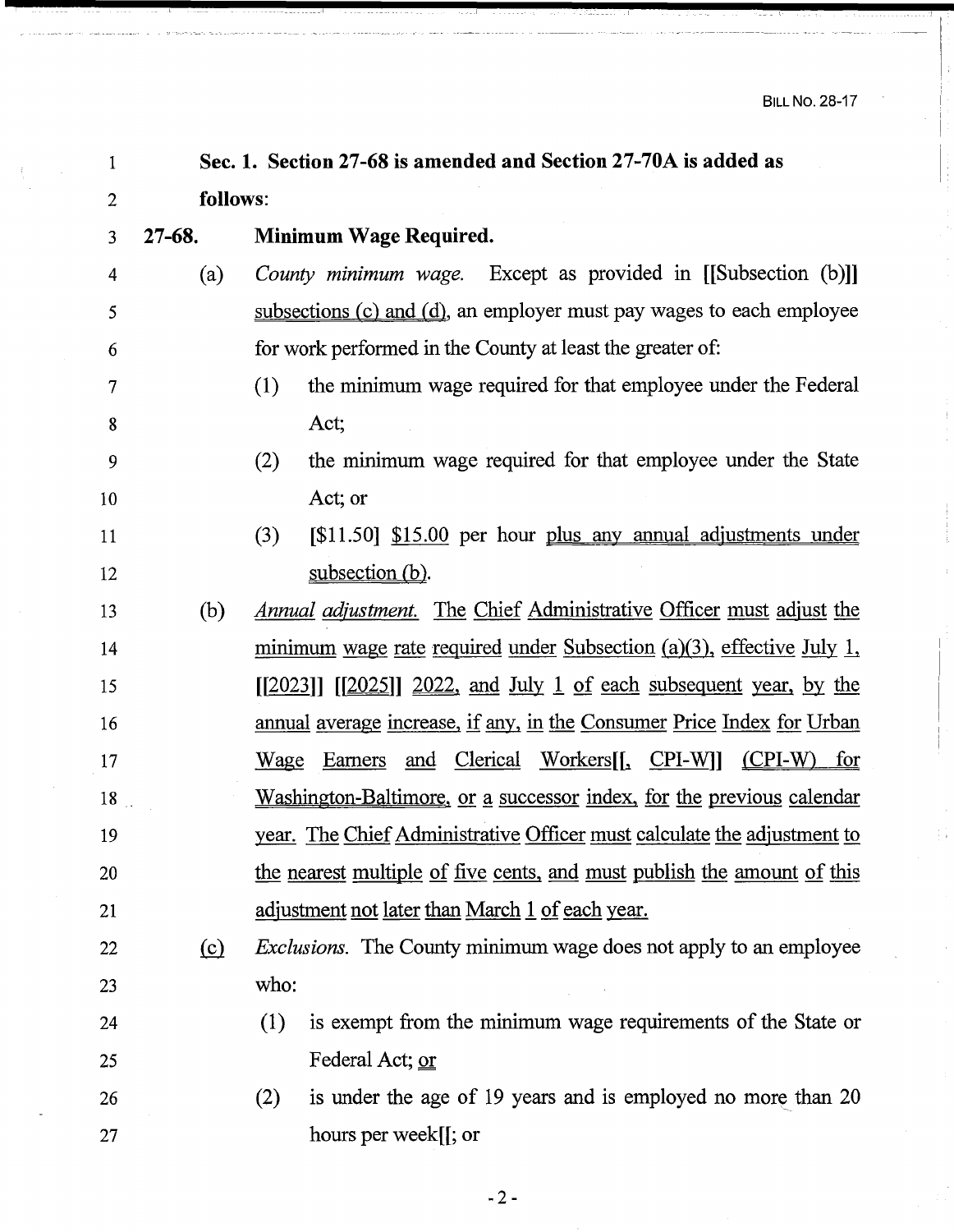$\sim$  in the set of  $\sim$ 

| 28 | (3)                             | is subject to an opportunity wage under the State or Federal                         |  |  |  |
|----|---------------------------------|--------------------------------------------------------------------------------------|--|--|--|
| 29 |                                 | Act]].                                                                               |  |  |  |
| 30 | ( <u>d</u> )                    | <i>Opportunity wage.</i> An employer may pay a wage equal to 85% of the              |  |  |  |
| 31 |                                 | County minimum wage to an employee under the age of 20 years for                     |  |  |  |
| 32 |                                 | the first six months that the employee is employed.                                  |  |  |  |
| 33 | [(c)](e)                        | Retaliation prohibited. A person must not:                                           |  |  |  |
| 34 | (1)                             | retaliate against any person for:                                                    |  |  |  |
| 35 |                                 | lawfully opposing any violation of this Article; or<br>(A)                           |  |  |  |
| 36 |                                 | filing a complaint, testifying, assisting, or participating in<br>(B)                |  |  |  |
| 37 |                                 | any manner in an investigation, proceeding, or hearing                               |  |  |  |
| 38 |                                 | under this Article; or                                                               |  |  |  |
| 39 | (2)                             | obstruct or prevent enforcement or compliance with this Article.                     |  |  |  |
| 40 |                                 | ×<br>*<br>∗                                                                          |  |  |  |
| 41 | 27-70A. Annual impact analysis. |                                                                                      |  |  |  |
| 42 |                                 | The Office of Legislative Oversight must provide to the Council, by January          |  |  |  |
| 43 |                                 | 31 of each year, [[an analysis of impact]] a report containing data related to the   |  |  |  |
| 44 |                                 | implementation of the County minimum wage [[on]] and the local economy.              |  |  |  |
| 45 | Sec. 2. Transition.             |                                                                                      |  |  |  |
| 46 |                                 | Notwithstanding Section 27-68, as amended in Section 1, except when the              |  |  |  |
| 47 |                                 | scheduled increases are temporarily suspended under subsection $[[(e)]]$ $(1)$ , the |  |  |  |
| 48 |                                 | County minimum wage[[, until July 1,]] [[2022]] [[2024,]] must be the greater of the |  |  |  |
| 49 |                                 | minimum wage required under the Federal or State Act or:                             |  |  |  |
| 50 | (a)                             | until July, $1, 2022$ , for [[an employer who employs]] [[26]] [[ $51$ or more       |  |  |  |
| 51 |                                 | employees]] a large employer as defined in subsection (d):                           |  |  |  |
| 52 | (1)                             | effective July 1, 2018, [[\$12.50]] [[\$12.00]] \$12.25 per hour;                    |  |  |  |
| 53 | (2)                             | effective July 1, 2019, [[\$13.75]] [[\$12.75]] \$13.00 per hour;                    |  |  |  |
| 54 |                                 | $[$ [and]]                                                                           |  |  |  |
|    |                                 |                                                                                      |  |  |  |

<u>in da sanar</u>

<u>Stand Schemann.</u>

**Hustin** un

-3-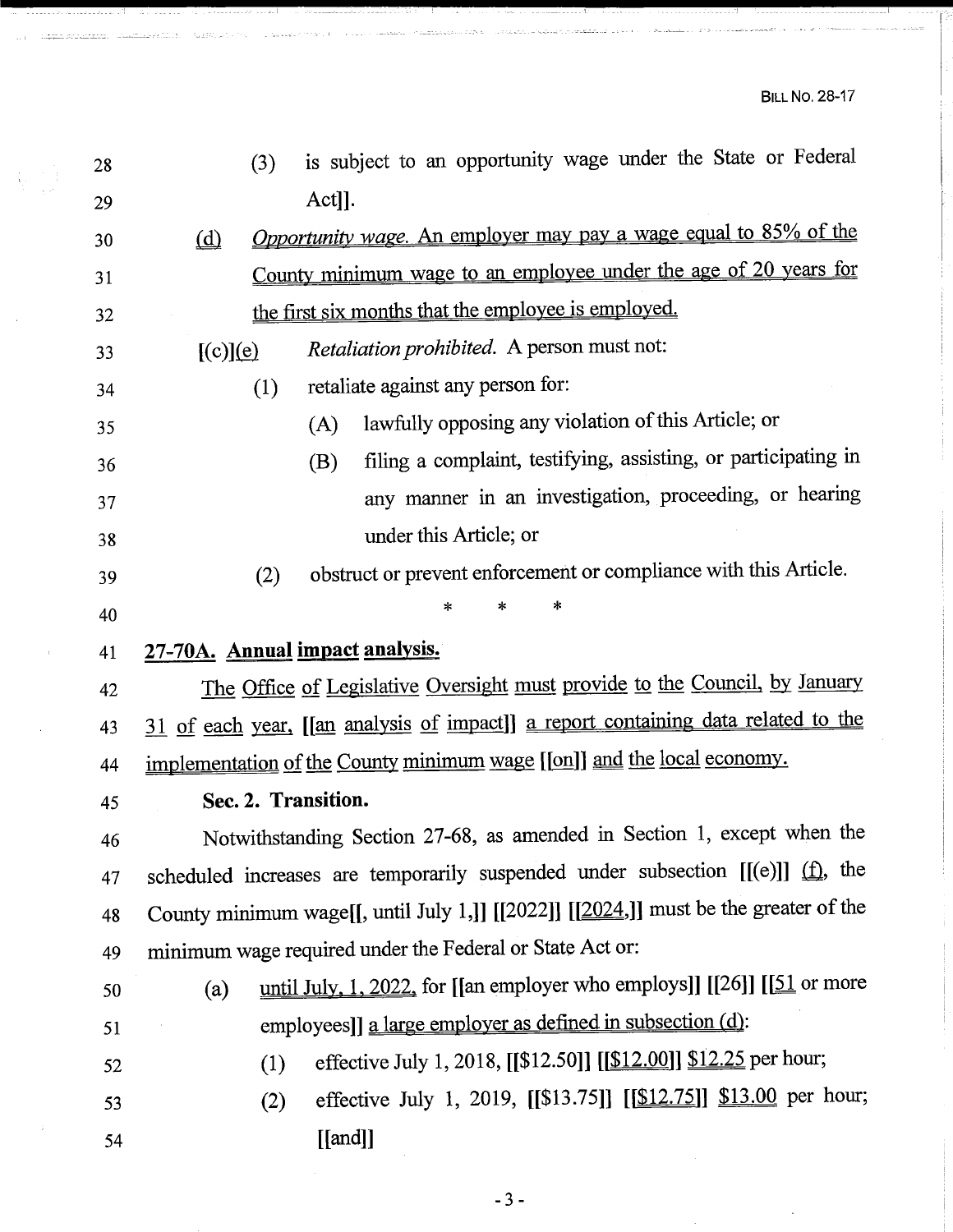BILL No. 28-17

| 55 |     | (3)                        | effective July 1, 2020, [[\$15.00]] [[\$13.50]] \$14.00 per hour[[.]];         |
|----|-----|----------------------------|--------------------------------------------------------------------------------|
| 56 |     |                            | $\underline{\text{and}}$                                                       |
| 57 |     | $\triangle$                | effective July 1, 2021, [[\$14.25]] \$15.00 per hour[[; and]].                 |
| 58 |     | $\left[\frac{5}{2}\right]$ | effective July 1, 2022, \$15.00 per hour.]                                     |
| 59 | (b) |                            | until the minimum wage under this subsection is equal to the minimum           |
| 60 |     |                            | wage required under Section 27-68. [[for an employer who employs]]             |
| 61 |     |                            | [[25]] [[50] or fewer employees; has tax exempt status under Section           |
| 62 |     |                            | $501(c)(3)$ of the Internal Revenue Code; or has been designated by the        |
| 63 |     |                            | Office of Human Rights as an eligible services provider under]] for a          |
| 64 |     |                            | mid-sized employer as defined in subsection $[(c)]$ $(d)$ :                    |
| 65 |     | (1)                        | effective July 1, 2018, [[\$12.00]] [[\$11.75]] \$12.00 per hour;              |
| 66 |     | (2)                        | effective July 1, 2019, [[\$12.75]] [[\$12.25]] \$12.50 per hour;              |
| 67 |     | (3)                        | effective July 1, 2020, [[\$13.50]] [[\$12.75]] \$13.25 per hour;              |
| 68 |     |                            | $[$ [and]]                                                                     |
| 69 |     | (4)                        | effective July 1, 2021, [[\$14.25]] [[ <u>\$13.25]] \$14.00</u> per hour[[.]]; |
| 70 |     | $\circ$                    | effective July 1, 2022, [[\$13.75]] \$14.50 per hour; [[and]]                  |
| 71 |     | $\circled{6}$              | effective July 1, 2023, [[\$14.50]] \$15.00 per hour; and                      |
| 72 |     | $\omega$                   | effective July 1, 2024 until it is equal to the minimum wage                   |
| 73 |     |                            | required under Section 27-68, the minimum wage required under                  |
| 74 |     |                            | this subsection must be adjusted each year, to the nearest multiple            |
| 75 |     |                            | of five cents, by:                                                             |
| 76 |     |                            | the annual average increase, if any, in the Consumer Price<br>$\Delta$         |
| 77 |     |                            | Index for Urban Wage Earners and Clerical Workers (CPI-                        |
| 78 |     |                            | W) for Washington-Baltimore, or a successor index, for                         |
| 79 |     |                            | the previous calendar year; plus                                               |

-4-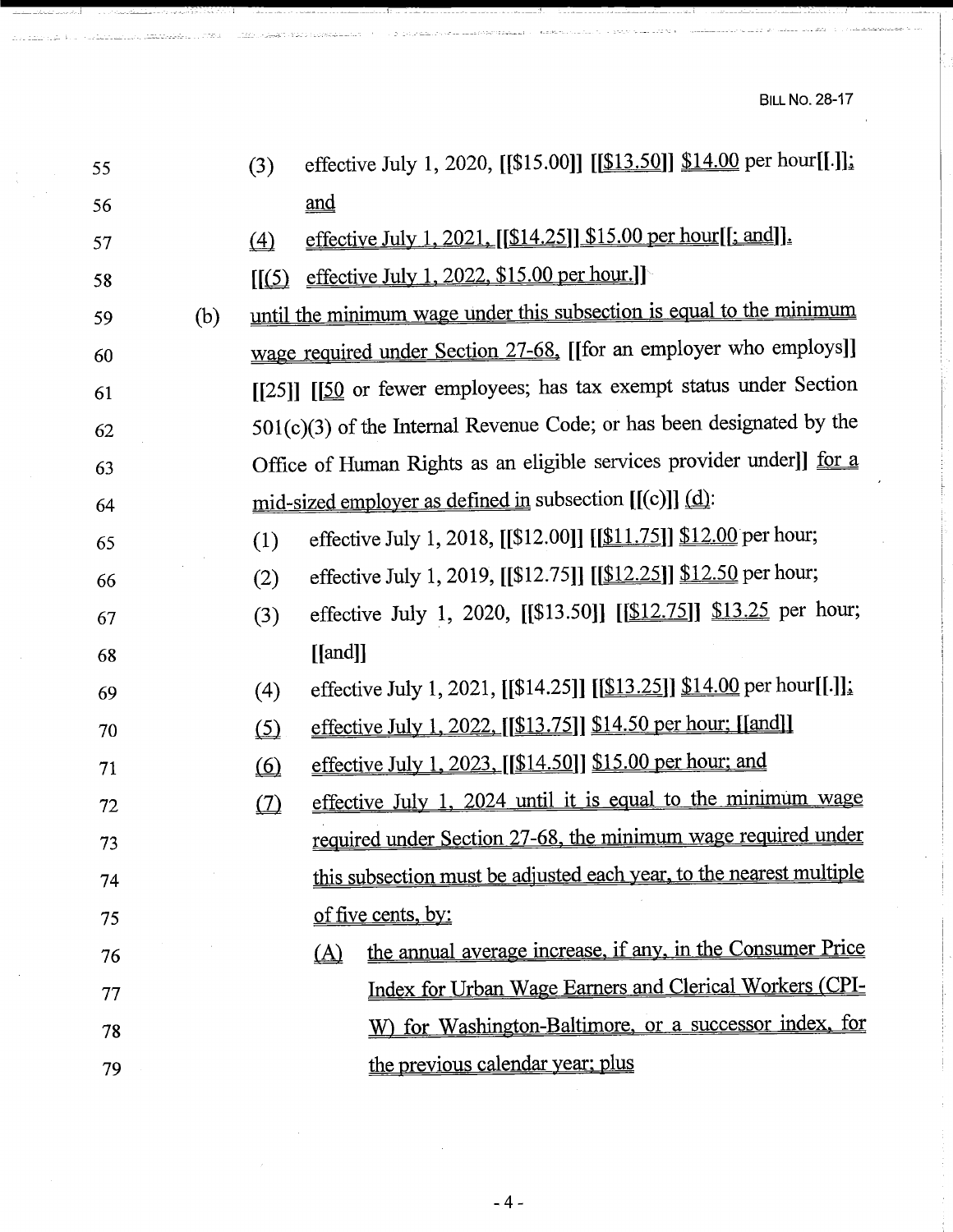| 80  |          | if the increase under subparagraph (A) is less than \$0.50,<br>$\circledB$ |
|-----|----------|----------------------------------------------------------------------------|
| 81  |          | one percent of the minimum wage required for the prior                     |
| 82  |          | year, up to a total increase of \$0.50.                                    |
| 83  | (c)      | until the minimum wage under this subsection is equal to the minimum       |
| 84  |          | wage required under Section 27-68, for a small employer as defined in      |
| 85  |          | subsection (d):                                                            |
| 86  |          | effective July 1, 2018, \$12.00 per hour;<br>$\Omega$                      |
| 87  |          | effective July 1, 2019, \$12.50 per hour;<br>$\underline{\textcircled{2}}$ |
| 88  |          | effective July 1, 2020, \$13.00 per hour;<br>$\bigcirc$                    |
| 89  |          | effective July 1, 2021, \$13.50 per hour;<br>$\triangle$                   |
| 90  |          | effective July 1, 2022, \$14.00 per hour;<br>$\circ$                       |
| 91  |          | effective July 1, 2023, \$14.50 per hour;<br>$\circ$                       |
| 92  |          | effective July 1, 2024, \$15.00 per hour; and<br>$\omega$                  |
| 93  |          | effective July 1, 2025 until it is equal to the minimum wage<br>(8)        |
| 94  |          | required under Section 27-68, the minimum wage required under              |
| 95  |          | this subsection must be adjusted each year, to the nearest multiple        |
| 96  |          | of five cents, by:                                                         |
| 97  |          | the annual average increase, if any, in the Consumer Price<br>(A)          |
| 98  |          | Index for Urban Wage Earners and Clerical Workers (CPI-                    |
| 99  |          | W) for Washington-Baltimore, or a successor index, for                     |
| 100 |          | the previous calendar year; plus                                           |
| 101 |          | if the increase under subparagraph $(A)$ is less than \$0.50,<br>(B)       |
| 102 |          | one percent of the minimum wage required for the prior                     |
| 103 |          | year, up to a total increase of \$0.50.                                    |
| 104 | $\omega$ | [[An employer who provides "home health services" as defined by 42         |
| 105 |          | C.F.R. § 440.70 or "home or community-based services" as defined by        |
| 106 |          | 42 C.F.R. § 440.180, and receives at least 75% of gross revenues           |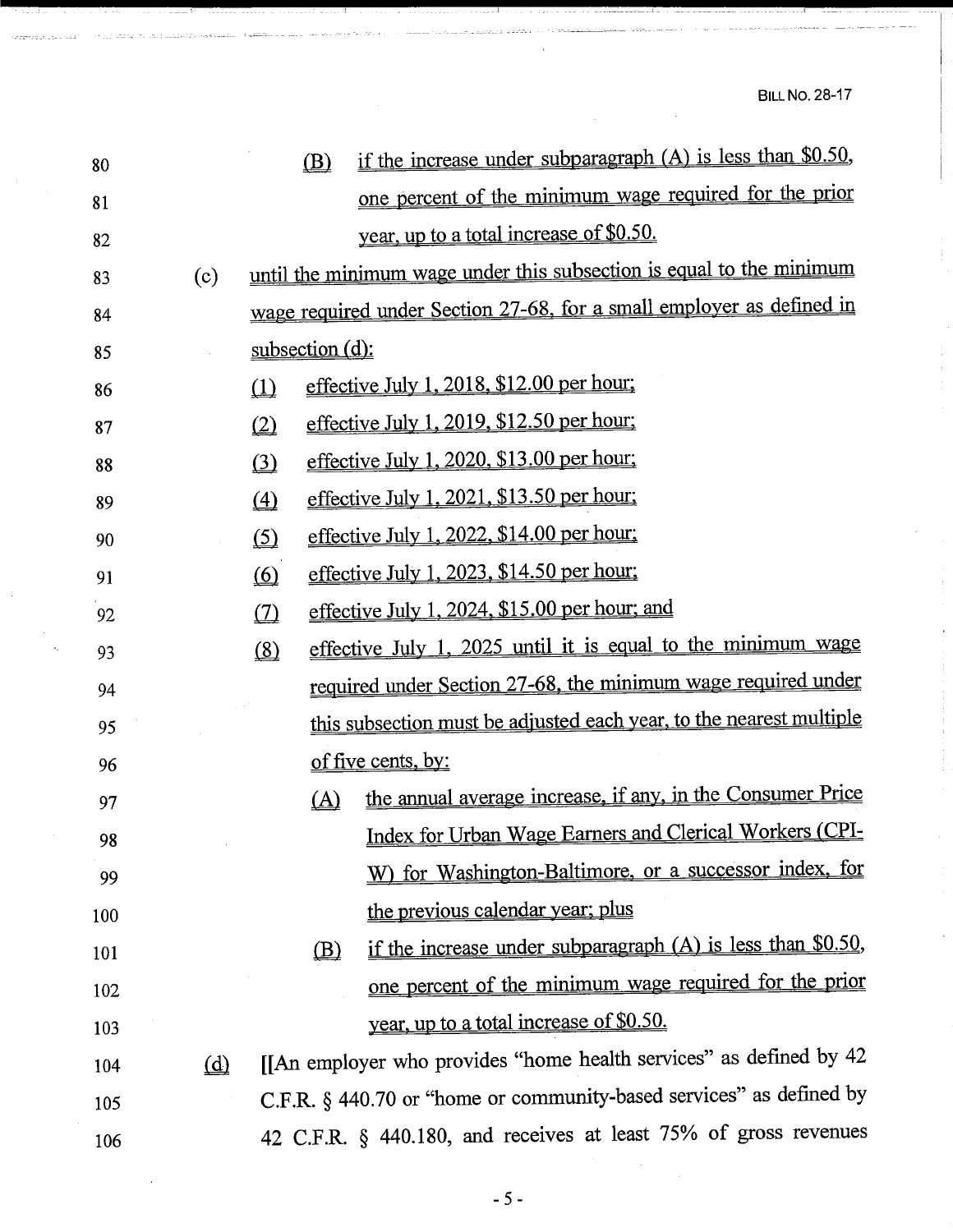| 107 |            |                                                                          |                          | through state and federal Medicaid programs, may apply to the Office of |  |
|-----|------------|--------------------------------------------------------------------------|--------------------------|-------------------------------------------------------------------------|--|
| 108 |            | Human Rights for designation as an eligible services provider subject to |                          |                                                                         |  |
| 109 |            | the implementation schedule in subsection (b).]] In this Section:        |                          |                                                                         |  |
| 110 | (1)        |                                                                          |                          | <i>large employer</i> means an employer who employs 51 or more          |  |
| 111 |            |                                                                          | employees;               |                                                                         |  |
| 112 | (2)        |                                                                          |                          | mid-sized employer means:                                               |  |
| 113 |            | (A)                                                                      |                          | and $50$<br>- 11<br>an employer who employs between                     |  |
| 114 |            |                                                                          |                          | employees; or                                                           |  |
| 115 |            | (B)                                                                      |                          | an employer who employs 11 or more employees and:                       |  |
| 116 |            |                                                                          | $\Omega$                 | has tax exempt status under Section 501(c)(3) of                        |  |
| 117 |            |                                                                          |                          | the Internal Revenue Code; or                                           |  |
| 118 |            |                                                                          | $\overline{(\text{ii})}$ | provides "home health services" as defined by 42                        |  |
| 119 |            |                                                                          |                          | C.F.R. § 440.70 or "home or community-based                             |  |
| 120 |            |                                                                          |                          | services" as defined by 42 C.F.R. § 440.180, and                        |  |
| 121 |            |                                                                          |                          | receives at least 75% of gross revenues through                         |  |
| 122 |            |                                                                          |                          | state and federal Medicaid programs.                                    |  |
| 123 | $\Omega$   |                                                                          |                          | small employer means an employer who employs 10 or fewer                |  |
| 124 |            |                                                                          | employees.               |                                                                         |  |
| 125 | [[(d)]](e) |                                                                          |                          | For the purposes of subsections $(a)$ , [[and]] (b), and (c), an        |  |
| 126 |            |                                                                          |                          | employer's number of employees must be calculated based                 |  |
| 127 |            |                                                                          |                          | upon the employer's average number of employees per calendar            |  |
| 128 |            |                                                                          |                          | week during the preceding calendar year for any and all weeks           |  |
| 129 |            |                                                                          |                          | during which at least one employee worked for compensation.             |  |
| 130 |            |                                                                          |                          | For employers that did not have any employees during the                |  |
| 131 |            |                                                                          |                          | preceding calendar year, the employer's number of employees             |  |
| 132 |            |                                                                          |                          | must be calculated based upon the average number of                     |  |
| 133 |            |                                                                          |                          | employees who worked for compensation per calendar week                 |  |

-6-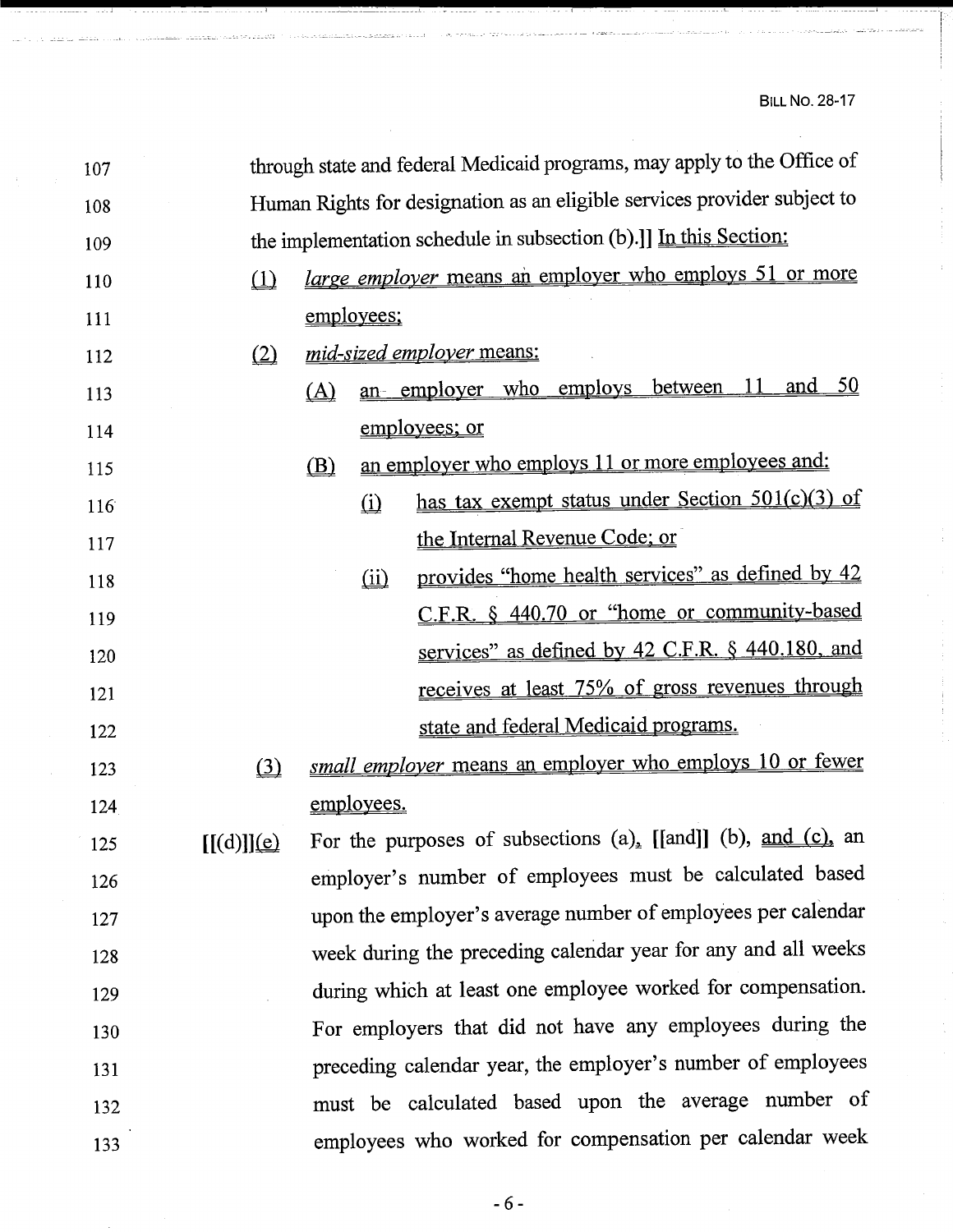| 134                             | during the first 90 calendar days of the current year in which the    |
|---------------------------------|-----------------------------------------------------------------------|
| 135                             | employer engaged in business. An employer's number of                 |
| 136                             | employees must be calculated at the time the employer first           |
| 137                             | becomes subject to this Act, and that employer remains subject to     |
| 138                             | the applicable schedule under subsection (a), (b), or (c), regardless |
| 139                             | of the number of employees employed by the employer in                |
| 140                             | subsequent years.                                                     |
| $[[(e)]](\underline{f})$<br>141 | On or before January 31 of each year beginning in 2018<br>(1)         |
| 142                             | through $[2022]$ $2024$ , to ensure that economic conditions can      |
| 143                             | support a minimum wage increase <u>scheduled under Section 2 of</u>   |
| 144                             | this Act, the Director of Finance must make a determination           |
| 145                             | and certify to the Executive and Council whether each of the          |
| 146                             | following conditions is met:                                          |
| 147                             | total private employment for Montgomery County<br>(A)                 |
| 148                             | decreased by 1.5% over the period from April 1 to June                |
| 149                             | 30 of the previous year. The calculation must compare                 |
| 150                             | total private employment in June to total private                     |
| 151                             | employment in April, as reported by the Maryland State                |
| 152                             | Department of Labor, Licensing, and Regulation's                      |
| 153                             | Quarterly Census of Employment and Wages data series;                 |
| 154                             | (B)<br>total private employment for Montgomery County                 |
| 155                             | decreased by 2.0% over the period from January 1 to                   |
| 156                             | June 30 of the previous year. The calculation must                    |
| 157                             | compare total private employment in June to total private             |
| 158                             | employment in January, as reported by the Maryland                    |
| 159                             | State Department of Labor, Licensing, and Regulation's                |
| 160                             | Quarterly Census of Employment and Wages data series;                 |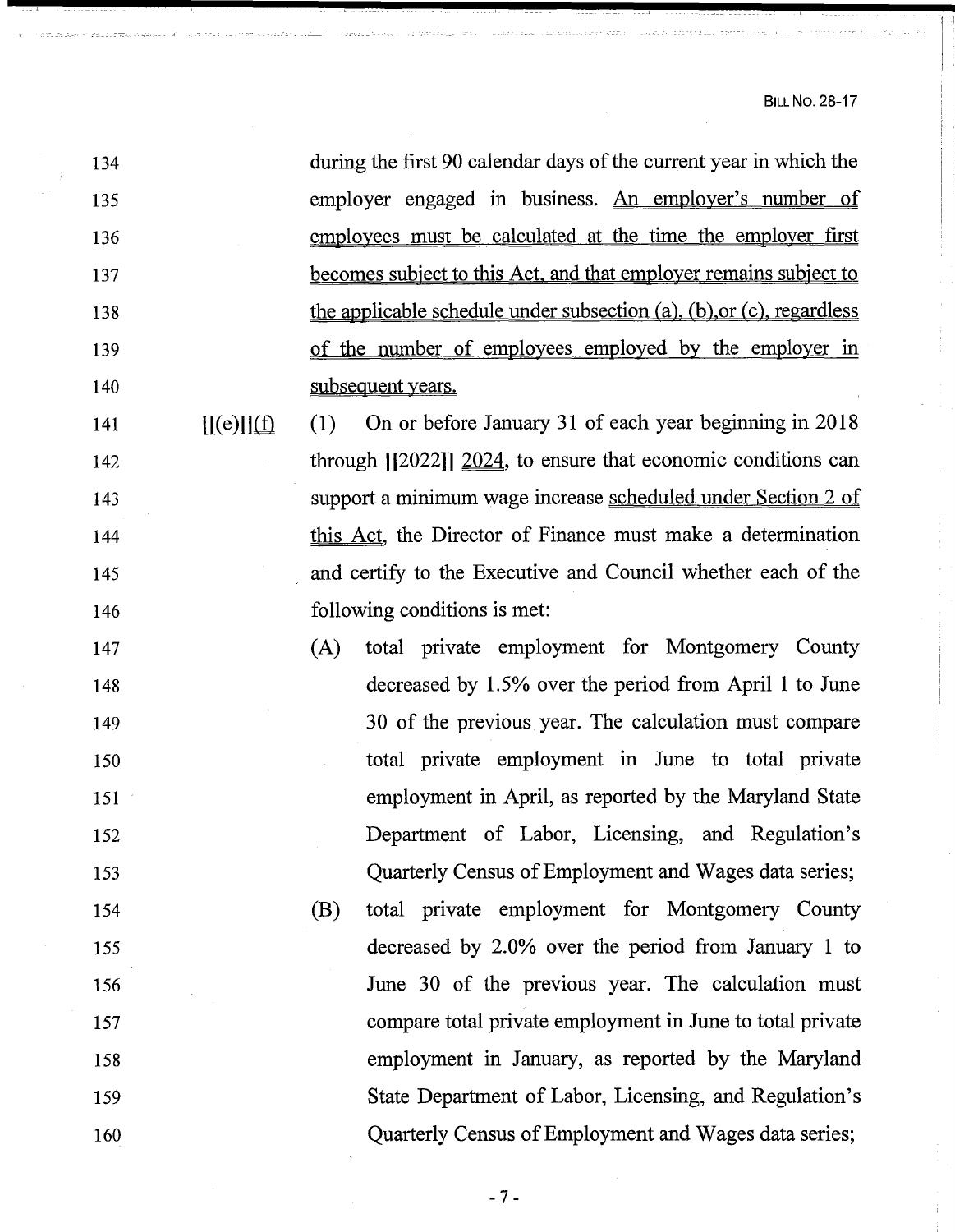, \_\_ - \_\_ - \_\_ I

| 161 |         |     | the Gross Domestic Product of the United States, as<br>(C)          |
|-----|---------|-----|---------------------------------------------------------------------|
| 162 |         |     | published by the U.S. Department of Commerce, has                   |
| 163 |         |     | experienced negative growth for the preceding two                   |
| 164 |         |     | quarters; and                                                       |
| 165 |         |     | the National Bureau of Economic Research has<br>(D)                 |
| 166 |         |     | determined that the United States economy is in                     |
| 167 |         |     | recession.                                                          |
| 168 |         | (2) | If, in any year, the Director of Finance certifies that a condition |
| 169 |         |     | in subparagraphs $(A)$ through $(D)$ of paragraph $(1)$ is met, the |
| 170 |         |     | Executive may, on or before February 10 of that year,               |
| 171 |         |     | temporarily suspend the minimum wage increases scheduled            |
| 172 |         |     | under subsections $(a)$ , [[and]] (b), and (c) of Section 2 of this |
| 173 |         |     | Act for that year.                                                  |
| 174 |         | (3) | If the Executive temporarily suspends the scheduled minimum         |
| 175 |         |     | wage increases for a year, all dates specified in subsections (a),  |
| 176 |         |     | [[and]] (b), and (c) that follow the temporary suspension must      |
| 177 |         |     | be postponed by an additional year.                                 |
| 178 |         | (4) | The Executive must not temporarily suspend scheduled                |
| 179 |         |     | minimum wage increases under this Section more than two             |
| 180 |         |     | times.                                                              |
| 181 | Sec. 3. |     | <b>Effective Date.</b>                                              |
| 182 |         |     | This Act takes effect on July 1, 2018.                              |
|     |         |     |                                                                     |